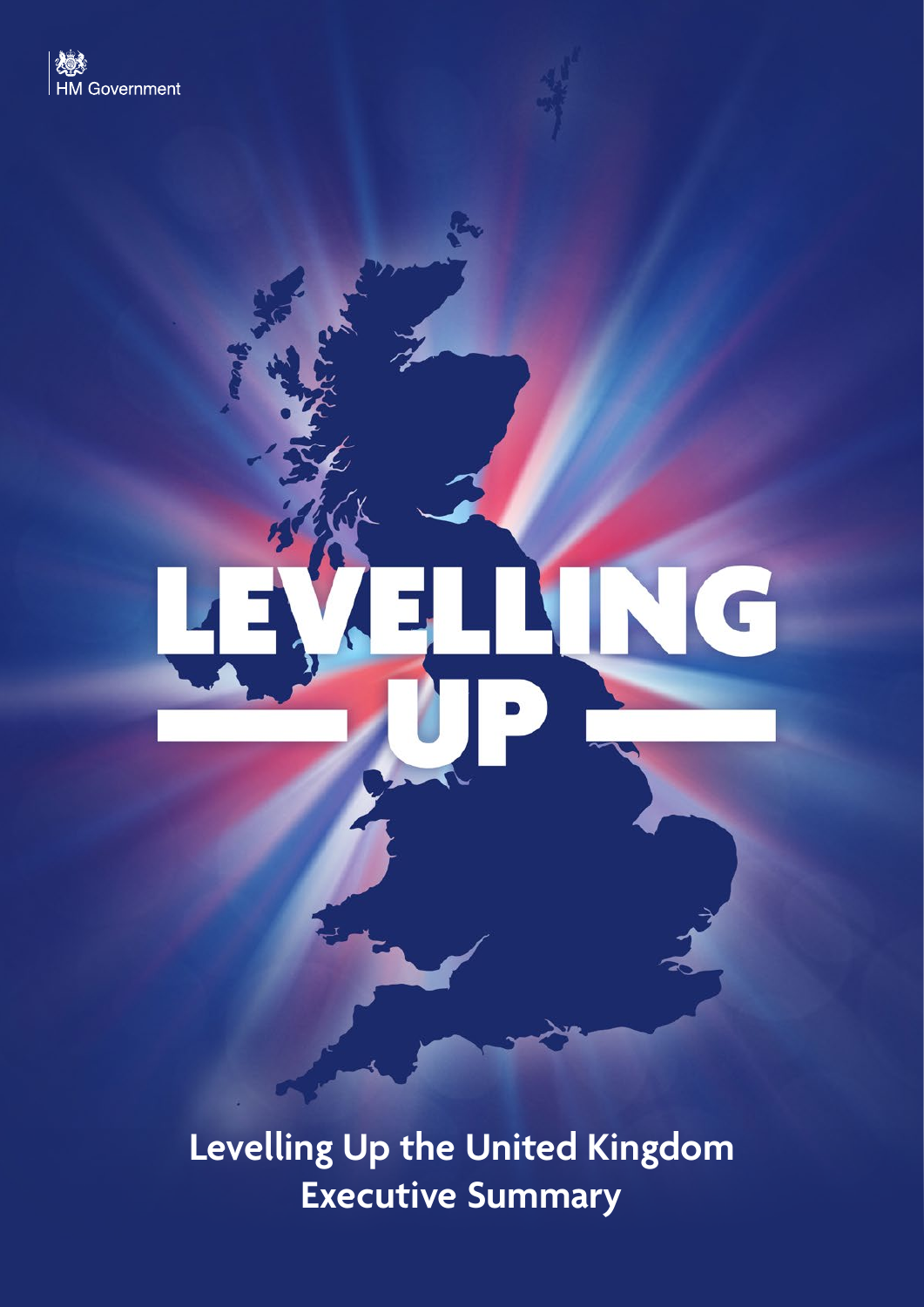# **Executive summary**

44 **The United Kingdom is an unparalleled success story** 

44 **Levelling up means giving everyone the opportunity to fourish** 

The United Kingdom is an unparalleled success story – a multi-cultural, multi-national, multi-ethnic state with the world's best broadcaster; a vibrantly creative arts sector; a National Health Service which guarantees care for every citizen; charities and voluntary groups which perform a million acts of kindness daily; globally renowned scientists extending the boundaries of knowledge every year; entrepreneurs developing the products and services which bring joy and jobs to so many; and millions of citizens whose kindness and compassion has been so powerfully displayed during the COVID-19 pandemic.

But not everyone shares equally in the UK's success. While talent is spread equally across our country, opportunity is not. Levelling up is a mission to challenge, and change, that unfairness. Levelling up means giving everyone the opportunity to fourish. It means people everywhere living longer and more fulflling lives, and beneftting from sustained rises in living standards and well-being.

This requires us to end the geographical inequality which is such a striking feature of the UK. It needs to begin by improving economic dynamism and innovation to drive growth across the whole country, unleashing the power of the private sector to unlock jobs and opportunity for all. While there are world-leading and enterprising businesses and innovators right across the UK, economic growth and the higher productivity which drives it has been over-concentrated in specifc areas, particularly the South East of England. A long tail of low-productivity businesses and places explain why UK productivity growth is too low compared to competitors.

It is vital that we preserve and enhance the economic, academic and cultural success stories of the UK's most productive counties, towns and cities. But it is equally critical that we improve productivity, boost economic growth, encourage innovation, create good jobs, enhance educational attainment and renovate the social and cultural fabric of those parts of the UK that have stalled and not – so far – shared equally in our nation's success.

The UK Government has made progress towards spreading opportunity around the country since 2019, alongside mitigating the worst efects of the pandemic, with:

- £5bn for Project Gigabit to bring gigabit-capable broadband to 85% of the UK by 2025, and the £1bn Shared Rural Network deal with mobile operators delivering 4G coverage to 95% of the UK by the end of 2025;
- fve-year consolidated transport settlements amounting to £5.7bn in eight city regions outside London, £5bn of funding for buses and active travel over this Parliament; and £96bn for the Integrated Rail Plan delivering faster, more frequent and more reliable journeys across the North of England and the Midlands;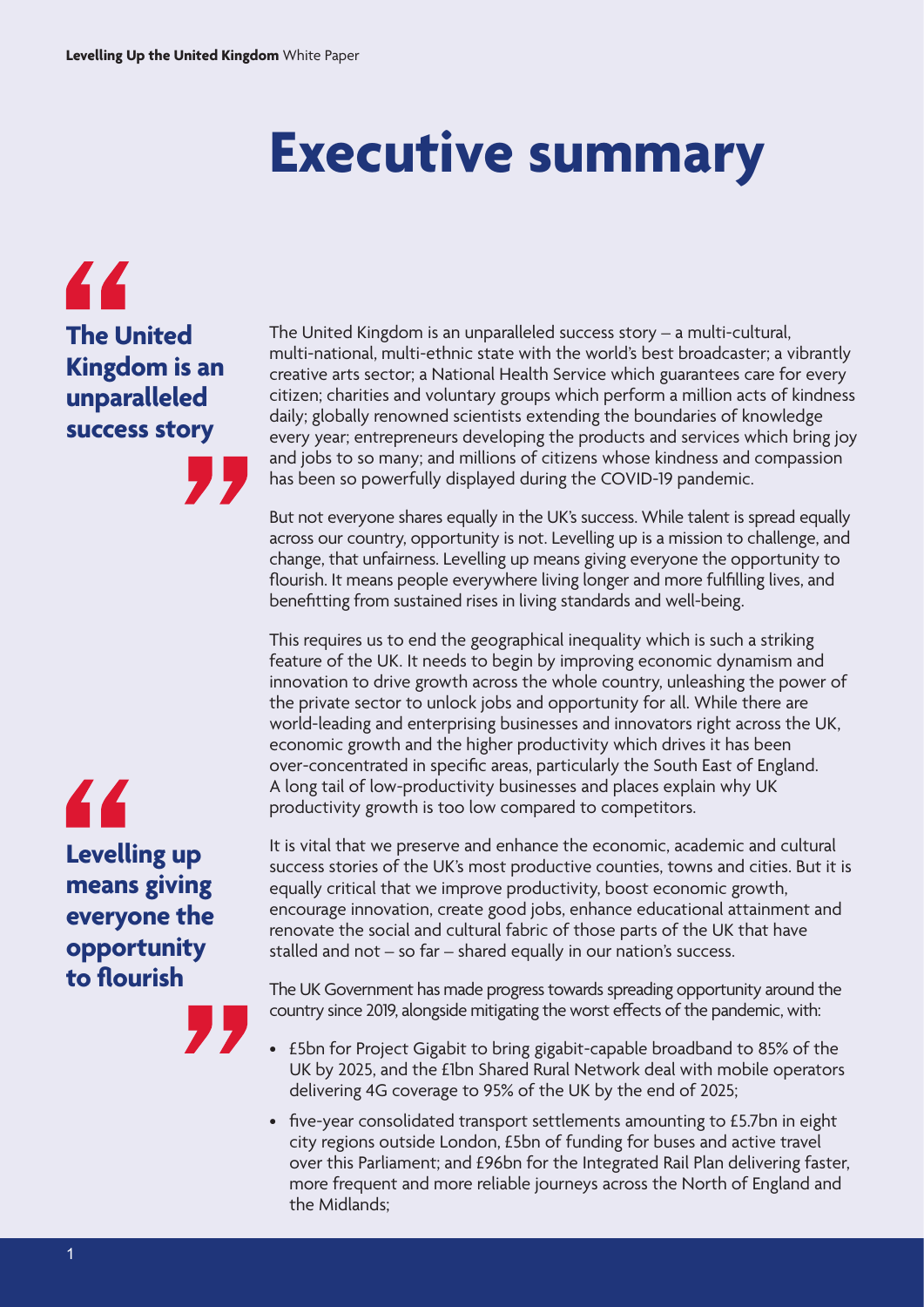- a new schools funding formula in England ending the previous postcode lottery, and an extra £4bn for schools in England next year, rising to £4.7bn in 2024-25
- investment of £3.8bn in skills planned by 2024-25 and a Lifetime Skills Guarantee in England, enabling 11m adults to gain an A Level or equivalent qualifcation for free, as well as a new UK-wide adult numeracy programme and skills bootcamps;
- £23.3bn extra for the NHS in England over the 2021 Spending Review (SR21) period, a commitment to build 40 new hospitals by 2030 and an ambition to deliver 50,000 more nurses;
- a lower Universal Credit taper rate down from 63% to 55% and a higher National Living Wage, making work pay for millions of people, and letting them keep more of what they earn;
- 20,000 more police officers on our streets by 2023 and a £70m Safer Streets Fund to improve the environment and cut offending in high-crime areas;
- control of our immigration system by ending free movement and introducing a new points-based immigration system, giving the UK the freedom to decide who comes to our country based on the skills people have to offer:
- £1.49bn in City and Growth Deals in every part of Scotland, £791m across Wales and £617m for deals covering the whole of Northern Ireland;
- eight innovative Freeports bringing jobs, investment and prosperity across England with a commitment to deliver more Freeports in each of Scotland, Wales and Northern Ireland;
- 101 towns across England receiving £2.4bn from the Towns Fund to unleash their economic potential, and the £830m Future High Streets Fund regenerating 72 towns and high streets and helping them recover from the pandemic;
- a £2bn Culture Recovery Fund helping museums, theatres, cinemas and heritage organisations survive the pandemic;
- £4.8bn infrastructure investment in towns across the UK via the Levelling Up Fund;
- a £150m Community Ownership Fund, giving people across the UK the chance to become owners of their local pubs or football grounds;
- £26bn of public capital investment for the green industrial revolution and transition to Net Zero; and
- the movement of UK Government functions and civil servants out of Whitehall, ensuring levelling up is not directed from London, creating local jobs and taking decision-making closer to the communities the Government serves, including HM Treasury to Darlington, the Cabinet Office to Glasgow, the Foreign, Commonwealth and Development Office (FCDO) to East Kilbride and the Department for Levelling Up, Housing and Communities (DLUHC) to Wolverhampton.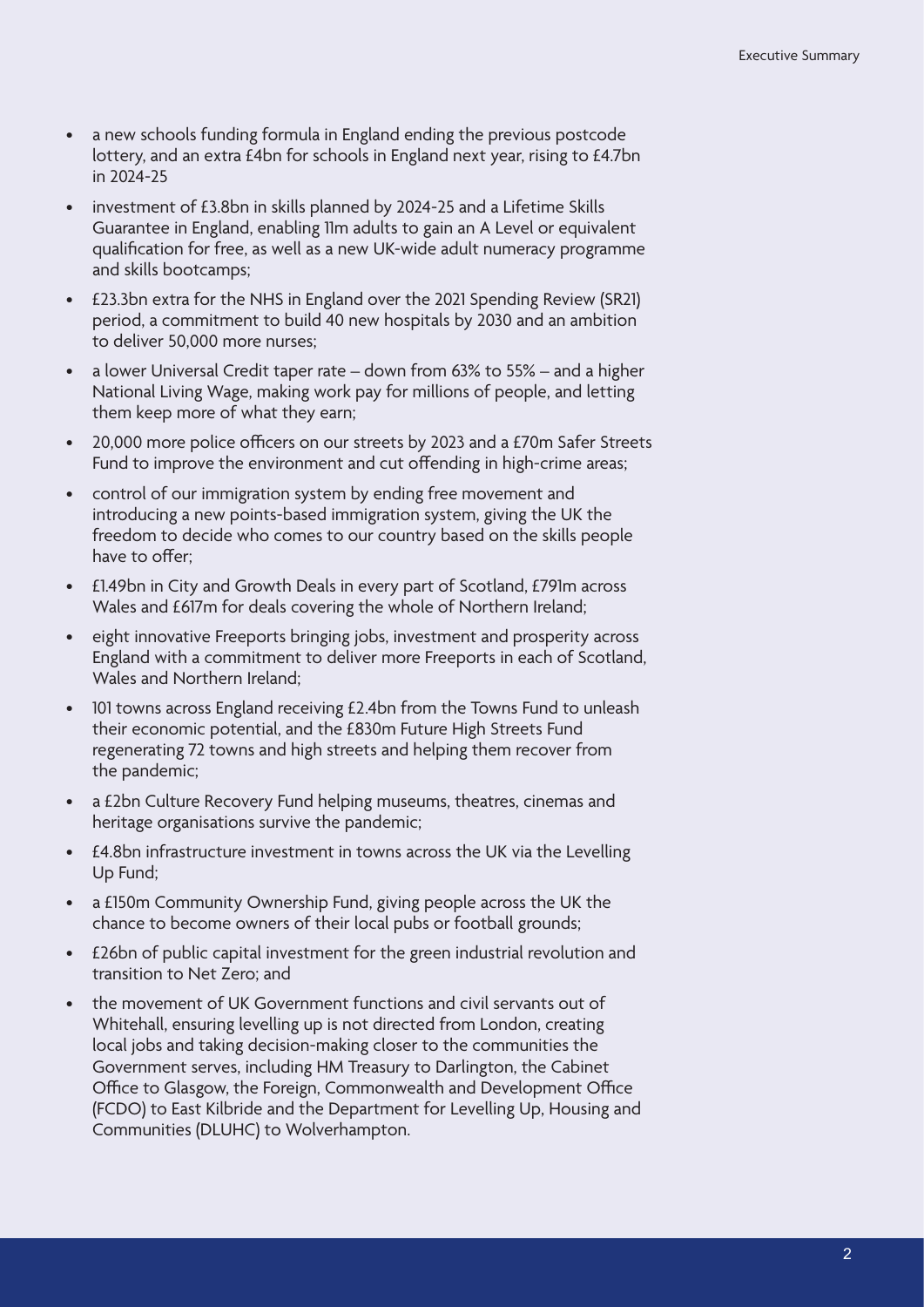This paper sets out the next stages in this programme to level up the UK. This programme has to be broad, deep and long-term. It has to be rooted in evidence demonstrating that a mix of factors is needed to transform places and boost local growth: strong innovation and a climate conducive to private sector investment, better skills, improved transport systems, greater access to culture, stronger pride in place, deeper trust, greater safety and more resilient institutions.

History illustrates what is possible by following this path. The Renaissance fourished in Italian city states that combined innovation in fnance with technological breakthroughs, the cultivation of learning, ground-breaking artistic endeavour, a beautiful built environment and strong civic leadership. And the frst Industrial Revolution in Britain came about through the interplay of innovative fnancial instruments, sharper rewards for enterprise, new institutions of learning, improvements in transportation and rivalrous emulation between local leaders and entrepreneurs. Those same concerted forces are needed to drive productivity, innovation and growth across the UK today.

This contemporary Medici model, our twenty-frst century recipe for a new Industrial Revolution, depends on harnessing an array of interventions and catalysing a range of sectors. Levelling up will require us to:

- a. boost productivity, pay, jobs and living standards by growing the private sector, especially in those places where they are lagging;
- b. spread opportunities and improve public services, especially in those places where they are weakest;
- c. restore a sense of community, local pride and belonging, especially in those places where they have been lost; and
- d. empower local leaders and communities, especially in those places lacking local agency.

Levelling up is not about making every part of the UK the same, or pitting one part of the country against another. Nor does it mean dampening down the success of more prosperous areas. Indeed, by extending opportunity across the UK we can relieve pressures on public services, housing and green felds in the South East. And levelling up can improve well-being in the South East by improving productivity in the North and Midlands.

So, it is about the success of the whole country: realising the potential of every place and every person across the UK, building on their unique strengths, spreading opportunities for individuals and businesses, and celebrating every single city, town and village's culture. This will make the economy stronger, more equal and more resilient, and lengthen and improve people's lives.

The economic prize from levelling up is potentially enormous. If underperforming places were levelled up towards the UK average, unlocking their potential, this could boost aggregate UK GDP by tens of billions of pounds each year. Levelling up skills, health, education and wellbeing would deliver similarly-sized benefts. Accumulated over time, those gains could easily surpass annual UK GDP. Success in levelling up is about growing the economic pie, everywhere and for everyone, not re-slicing it.

# 44 **This programme has to be broad, deep and long‑term**

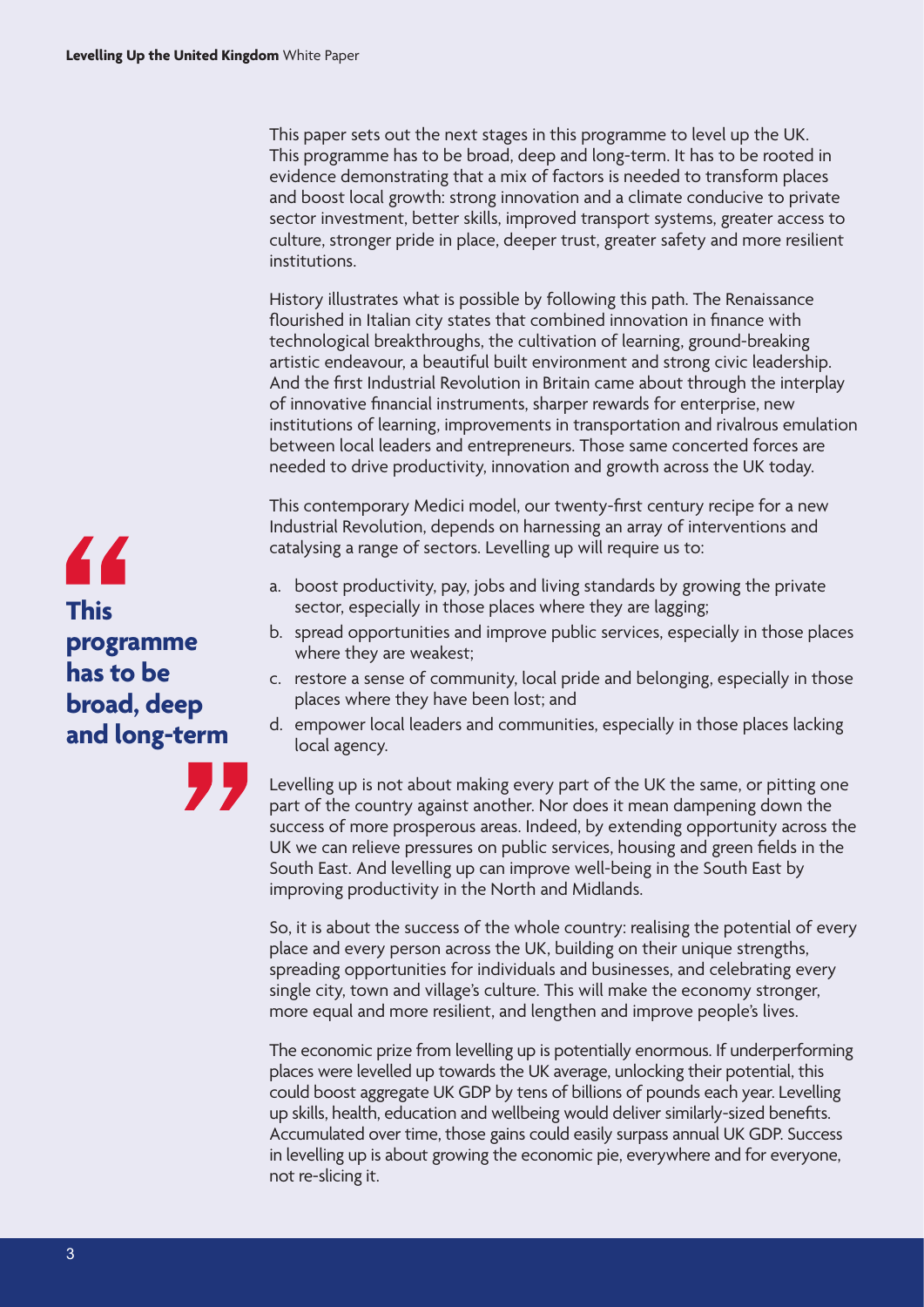# **The United Kingdom's Geographical Disparities: Drivers and Potential Policy Approaches**

#### *What does the economic and social geography of the United Kingdom look like?*

The UK has larger geographical diferences than many other developed countries on multiple measures, including productivity, pay, educational attainment and health. Urban areas and coastal towns suffer disproportionately from crime, while places with particularly high levels of deprivation, such as former mining communities, outlying urban estates and seaside towns have the highest levels of community need and poor opportunities for the people who grow up there.

These disparities are often larger within towns, counties or regions than between them. They are hyper-local and pockets of affluence and deprivation may exist in the same district. Indeed, many of the worst areas of deprivation are found in the UK's most successful cities. While change is possible, in some cases, these diferences have persisted for much of the last century. And some of the UK's most successful cities – such as Birmingham, Manchester, Leeds, Glasgow and Cardif – lag behind their international comparators when it comes to productivity and incomes.

#### *What are the current and future drivers of geographical disparities?*

Over the past century, many trends have combined to create the spatial patterns seen across the UK today. Globalisation, technological progress, advances in transport, logistics and power, and the shift from heavy industry to knowledge-intensive sectors, as well as the rise of foreign holidays and shift from technical training to university education, have had a large and lasting impact on the economic geography of the UK.

These dynamics of the global economy have benefted the UK overall, improving productivity, increasing wealth and driving up living standards through more innovation and competition. These dynamics, however, have not had the same positive economic and social impacts across the UK. While London and much of the South East have benefted economically, former industrial centres and many coastal communities have suffered. This has left deep and lasting scars in many of these places, damaging skills, jobs, innovation, pride in place, health and wellbeing.

### *What are the factors that will help drive levelling up?*

Levelling up requires a focused, long-term plan of action and a clear framework to identify and act upon the drivers of spatial disparity. Evidence from a range of disciplines tells us these drivers can be encapsulated in six "capitals".

- **Physical capital** infrastructure, machines and housing.
- **Human capital** the skills, health and experience of the workforce.
- **Intangible capital** innovation, ideas and patents.
- **Financial capital** resources supporting the fnancing of companies.
- **Social capital** the strength of communities, relationships and trust.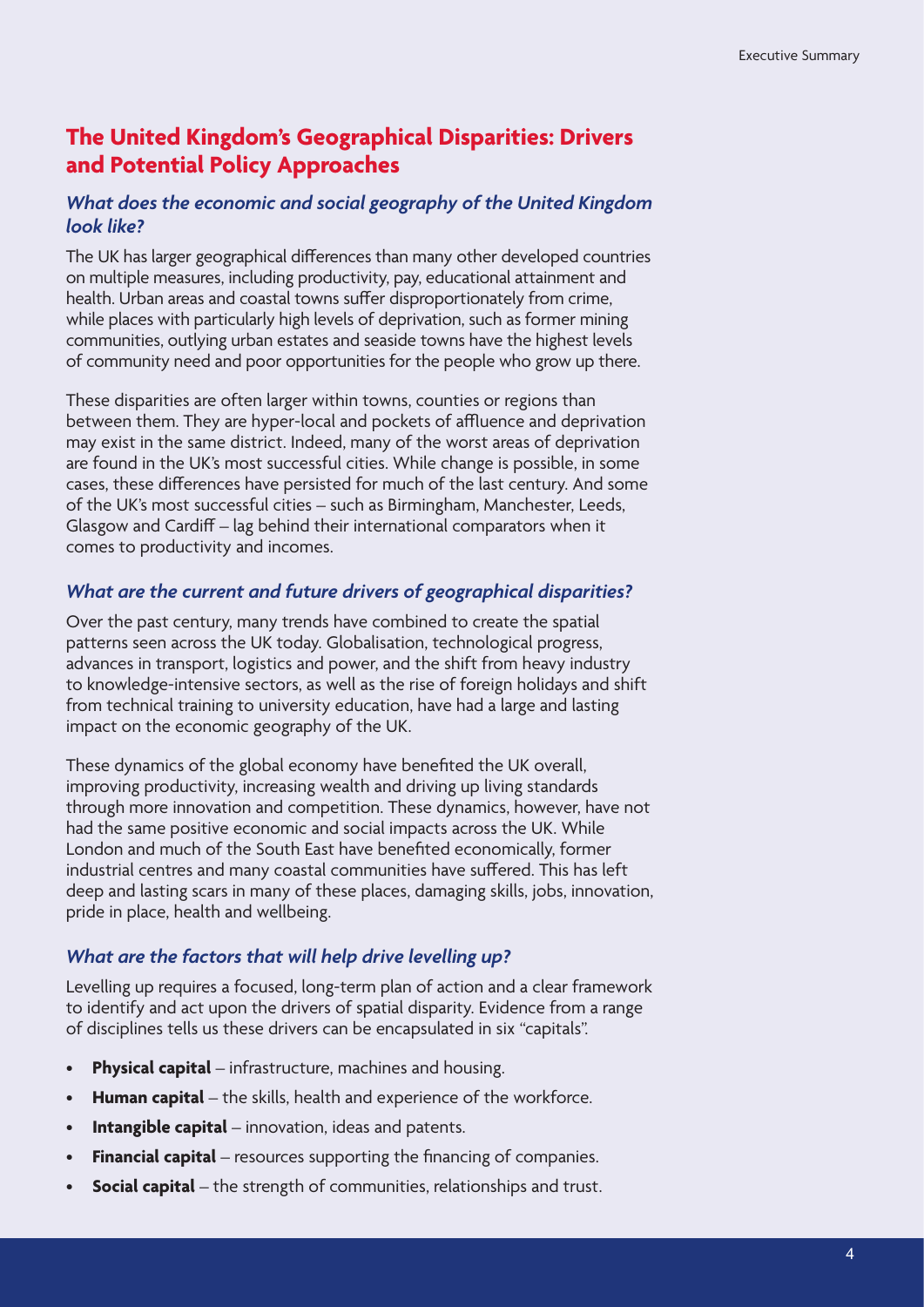• **Institutional capital** – local leadership, capacity and capability.

The six capitals in this framework are individually important. But their real signifcance comes in combination, when they act in a mutually reinforcing fashion as in Renaissance Italy or in the UK at the time of the Industrial Revolution. The sum of these factors is then greater than its individual parts, a process known as agglomeration.

Places with rich endowments of all six capitals beneft from a virtuous circle of agglomeration. They are home to skilled people with high quality jobs and have access to outstanding schools and globally-competitive universities. They have good roads, trains and fast internet. Residents live in fne housing. Funding is available for local businesses to invest and innovate, and communities are bound together by good relationships and a strong sense of belonging. Local leaders are able to build on these foundations to deliver improvements for their local community.

By contrast, where endowments of these capitals are weak or depleted, places are unable to attract or retain talent, businesses are less likely to invest and innovate, civic institutions tend to lack capacity and capability, and pride in local communities is depleted. This vicious and self-reinforcing cycle in some places has seen a depletion of skills, businesses, fnance and culture, with communities and town centres declining for decades. These cumulative forces – in some places positive, in others negative – have widened geographical disparities in the UK over time. Without policy action, they will continue to do so.

Levelling up is about aspiring for every place in the UK to have a rich endowment of all six capitals, so that people do not have to leave their community to live a good life. It means taking action to replenish the capitals where they are weak or depleted, transforming vicious circles into virtuous ones. With opportunity spread more equally across the UK, people in places that were once struggling would then fulfl their potential, living longer, healthier and happier lives. With each part of the UK achieving its potential, the economy as a whole would be both larger and more equal.

# **System Change: A New Policy Regime for Levelling Up**

There has been no shortage of attempts to tackle geographical disparities in the UK over the past century. These have been insufficient to close the widening gaps. That is because these efforts have tended to be short-term, lacked scale and coordination, and were hamstrung by a lack of data and efective oversight. Local leaders have also lacked the powers and accountabilities to design and deliver effective policies for tackling local problems and supporting local people. The direction of travel since 2010 has been towards greater local empowerment – with the introduction of the Localism Act, Police and Crime Commissioners, City Deals and democratically elected metro mayors. But a renewed and coordinated focus is now needed to take this forward.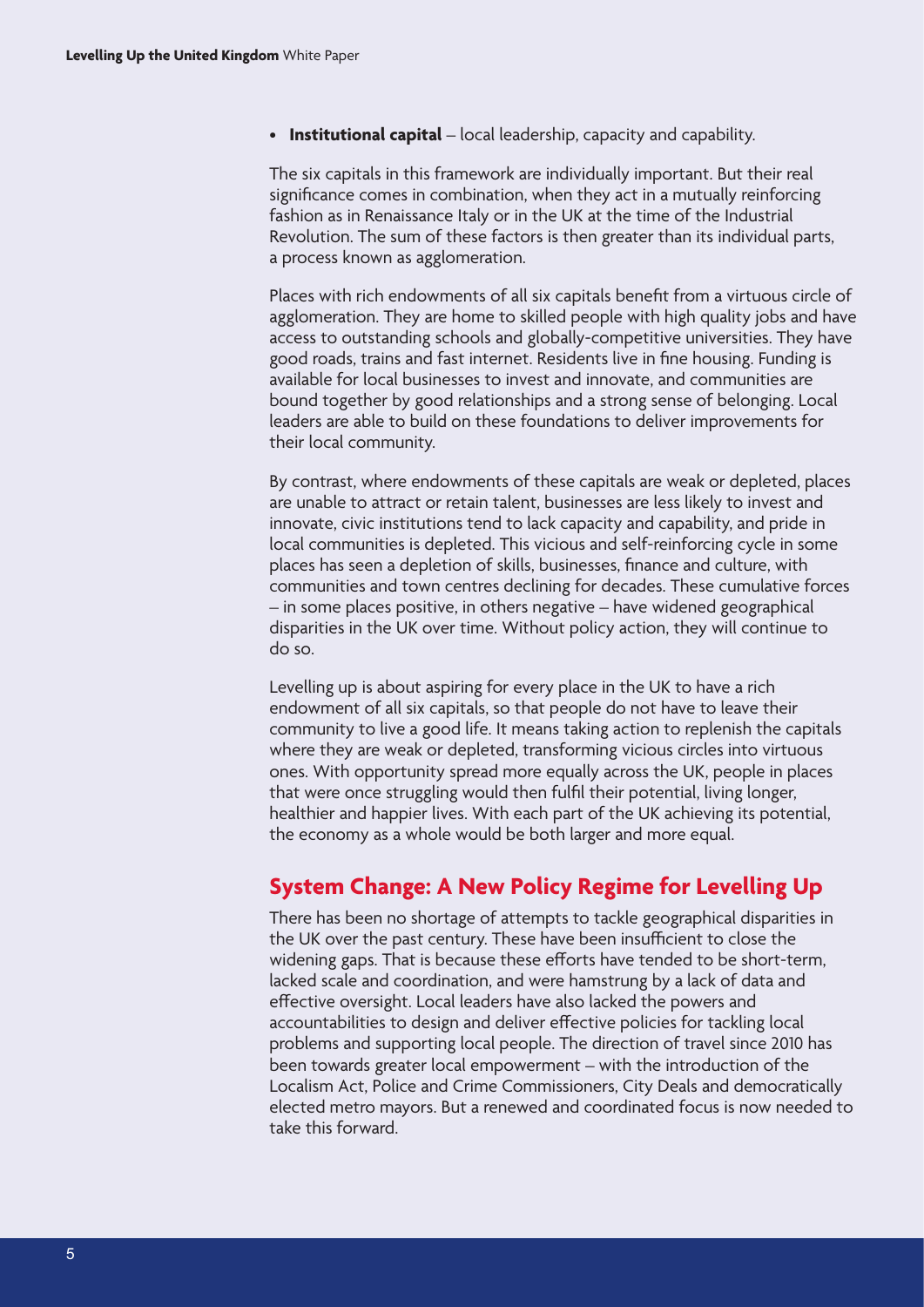Learning lessons from the past, a new policy regime is needed to reverse these embedded historical trends. At root, that is about creating the right *information*, *incentives* and *institutions* to deliver profound changes to how decisions are made, where they are made and who makes them. System change is not about a string of shiny, but ultimately short-lived, new policy initiatives. It is about root and branch reform of government and governance of the UK. It is about putting power in local hands, armed with the right information and embedded in strong civic institutions.

This new policy regime is based on fve mutually reinforcing pillars.

**First, the UK Government is setting clear and ambitious medium‑term missions** to provide consistency and clarity over levelling up policy objectives. These will serve as an anchor for policy across government, as well as catalysing innovation and action by the private and civil society sectors. These missions are ambitions that the UK Government has for all parts of the UK. Delivering on them, while being fully respectful of the devolution settlements, will require close and collaborative work with the devolved administrations. The missions are rolling decade-long endeavours and will be reviewed periodically by the UK Government.

| Boost productivity, pay, jobs and living standards by growing the private<br>sector, especially in those places where they are lagging |                                                                                                                                                                                                                                                                                                                                                                  |
|----------------------------------------------------------------------------------------------------------------------------------------|------------------------------------------------------------------------------------------------------------------------------------------------------------------------------------------------------------------------------------------------------------------------------------------------------------------------------------------------------------------|
|                                                                                                                                        | By 2030, pay, employment and productivity will have risen in<br>every area of the UK, with each containing a globally<br>competitive city, and the gap between the top performing<br>and other areas closing.                                                                                                                                                    |
|                                                                                                                                        | By 2030, domestic public investment in R&D outside the<br>Greater South East will increase by at least 40%, and over<br>the Spending Review period by at least one third. This<br>additional government funding will seek to leverage at least<br>twice as much private sector investment over the long term<br>to stimulate innovation and productivity growth. |
|                                                                                                                                        | By 2030, local public transport connectivity across the<br>country will be significantly closer to the standards of<br>London, with improved services, simpler fares and<br>integrated ticketing.                                                                                                                                                                |
| Digital<br>Connectivity                                                                                                                | By 2030, the UK will have nationwide gigabit-capable<br>broadband and 4G coverage, with 5G coverage for the<br>majority of the population.                                                                                                                                                                                                                       |

44 **The UK Government is setting clear and ambitious medium‑term missions** 

77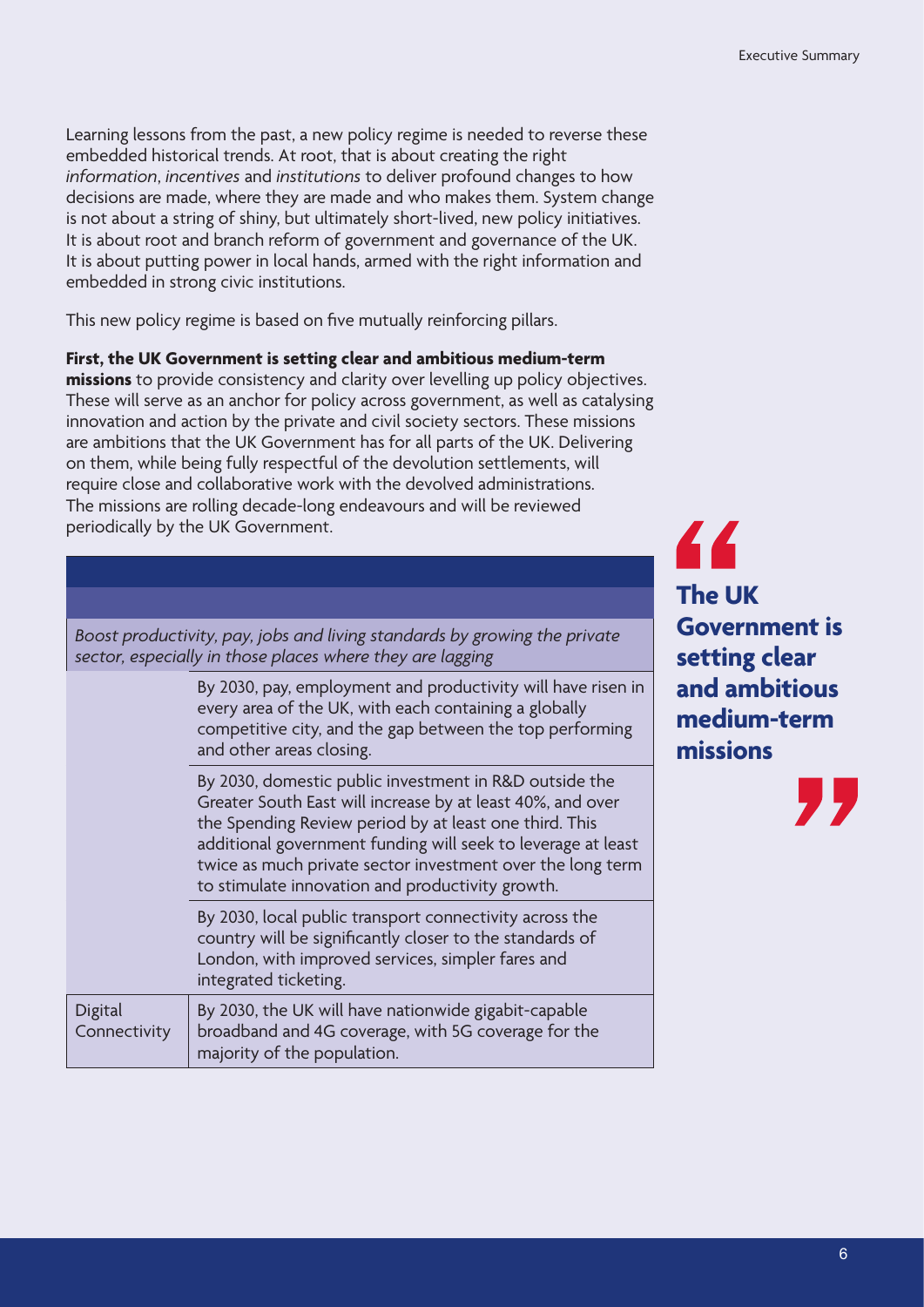| <b>Levelling Up Missions</b>                                                                                     |                                                                                                                                                                                                                                                                                                                                                                                  |
|------------------------------------------------------------------------------------------------------------------|----------------------------------------------------------------------------------------------------------------------------------------------------------------------------------------------------------------------------------------------------------------------------------------------------------------------------------------------------------------------------------|
| <b>Focus Area</b>                                                                                                | <b>Mission</b>                                                                                                                                                                                                                                                                                                                                                                   |
| Spread opportunities and improve public services, especially in those places<br>where they are weakest           |                                                                                                                                                                                                                                                                                                                                                                                  |
| Education                                                                                                        | By 2030, the number of primary school children achieving<br>the expected standard in reading, writing and maths will<br>have significantly increased. In England, this will mean 90%<br>of children will achieve the expected standard, and the<br>percentage of children meeting the expected standard<br>in the worst performing areas will have increased by over<br>a third. |
| <b>Skills</b>                                                                                                    | By 2030, the number of people successfully completing<br>high-quality skills training will have significantly increased in<br>every area of the UK. In England, this will lead to 200,000<br>more people successfully completing high-quality skills<br>training annually, driven by 80,000 more people completing<br>courses in the lowest skilled areas.                       |
| Health                                                                                                           | By 2030, the gap in Healthy Life Expectancy (HLE) between<br>local areas where it is highest and lowest will have narrowed,<br>and by 2035 HLE will rise by five years.                                                                                                                                                                                                          |
| Well-being                                                                                                       | By 2030, well-being will have improved in every area of the<br>UK, with the gap between top performing and other areas<br>closing.                                                                                                                                                                                                                                               |
| Restore a sense of community, local pride and belonging, especially in<br>those places where they have been lost |                                                                                                                                                                                                                                                                                                                                                                                  |
| Pride in Place                                                                                                   | By 2030, pride in place, such as people's satisfaction with<br>their town centre and engagement in local culture and<br>community, will have risen in every area of the UK, with the<br>gap between top performing and other areas closing.                                                                                                                                      |
| Housing                                                                                                          | By 2030, renters will have a secure path to ownership with<br>the number of first-time buyers increasing in all areas; and<br>the government's ambition is for the number of non-decent<br>rented homes to have fallen by 50%, with the biggest<br>improvements in the lowest performing areas. <sup>1</sup>                                                                     |
| Crime                                                                                                            | By 2030, homicide, serious violence and neighbourhood<br>crime will have fallen, focused on the worst affected areas.                                                                                                                                                                                                                                                            |
| Empower local leaders and communities, especially in those places lacking<br>local agency                        |                                                                                                                                                                                                                                                                                                                                                                                  |
| Local<br>Leadership                                                                                              | By 2030, every part of England that wants one will have a<br>devolution deal with powers at or approaching the highest<br>level of devolution and a simplified, long-term funding<br>settlement.                                                                                                                                                                                 |

<sup>1</sup> Government will consult on the impact on the private rented market and particularly those on the lowest incomes. Further detail will be set out once the review of the Decent Homes Standard has concluded.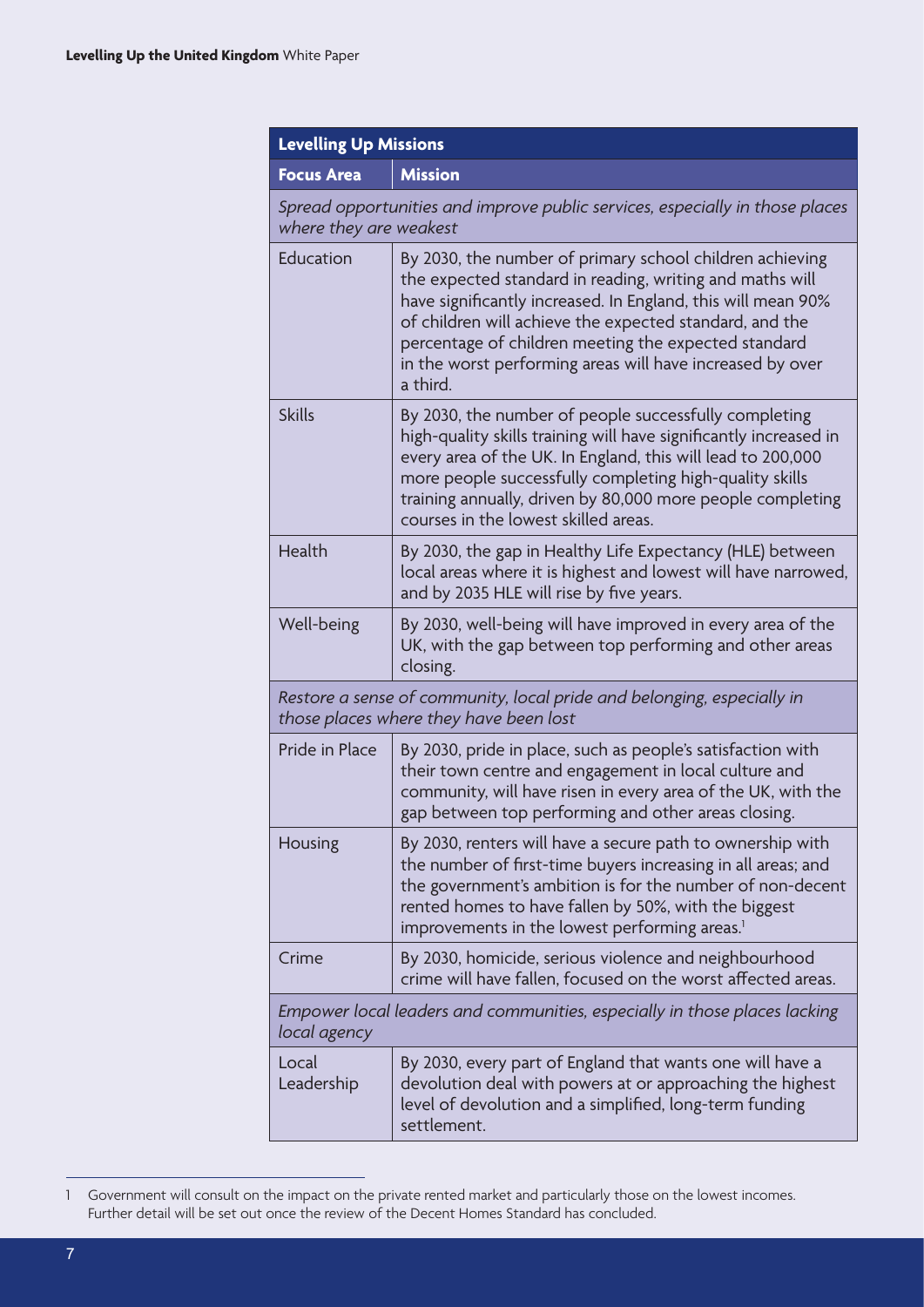#### **Second, central government decision‑making will be fundamentally**

**reoriented** to align policies with the levelling up agenda and hardwire spatial considerations across Whitehall. This will require greater transparency around the geographic allocation of funding and simplifcation of local growth funding. It will mean running levelling up through central government decision-making as a golden thread for which departments are held accountable. And it will mean extra resources being deployed to local areas, including moving 22,000 civil servants out of London by 2030.

**Third, the UK Government will empower decision‑makers in local areas** by providing leaders and businesses with the tools they need. A new framework will extend, deepen and simplify local devolution in England. Ongoing support will be provided to existing City and Growth deal areas in Scotland, Wales and Northern Ireland, pan-regional partnerships like the Northern Powerhouse and Midlands Engine, and local private sector initiatives. The UK Government will support existing and embryonic private sector clusters of economic activity, which exist in all parts of the UK and are the wellspring of new innovation and job creation.

**Fourth, the UK Government will transform its approach to data and evaluation** to improve local decision-making. In the past, it has been difficult to see what is being spent, where and how it is being spent, and its impact. The Office for National Statistics' Subnational Data Strategy aims to improve the UK's subnational data, mapping local economic geographies and helping improve transparency and accountability to the public. The UK Government is making available interactive tools and maps to facilitate this process. It will also encourage innovative uses of real-time data at the local level, giving leaders across the UK the information they need to deliver, experiment and evaluate swiftly and efectively.

**Fifth, the UK Government will create a new regime to oversee its levelling** 

**up missions**, establishing a statutory duty to publish an annual report analysing progress and a new external Levelling Up Advisory Council. The Council will support Ministers by advising on the design, delivery and impact of levelling up policy. The annual report will update the public on progress against the missions so that levelling up is subject to rigorous external scrutiny, including by Parliament.

Over time, these fve pillars acting in combination will improve the information and incentives facing decision-makers locally and nationally, and strengthen the institutions driving local transformation. And it is those shifts in the system of governance and government across the UK that will anchor success in meeting the medium-term levelling up missions.

#### *How will levelling up be delivered across the Union?*

Levelling up can only succeed as a shared national project. The six capitals – physical, human, intangible, fnancial, social and institutional – straddle areas of responsibility and tiers of government across the UK. The capitals are interdependent and success will only be achieved if each of them is thriving in a given place. For example, the UK Government can use its collective economic might to attract investment and job creation, but education outcomes,

44 **Central government decision‑ making will be fundamentally reoriented to align policies with the levelling up agenda** 

77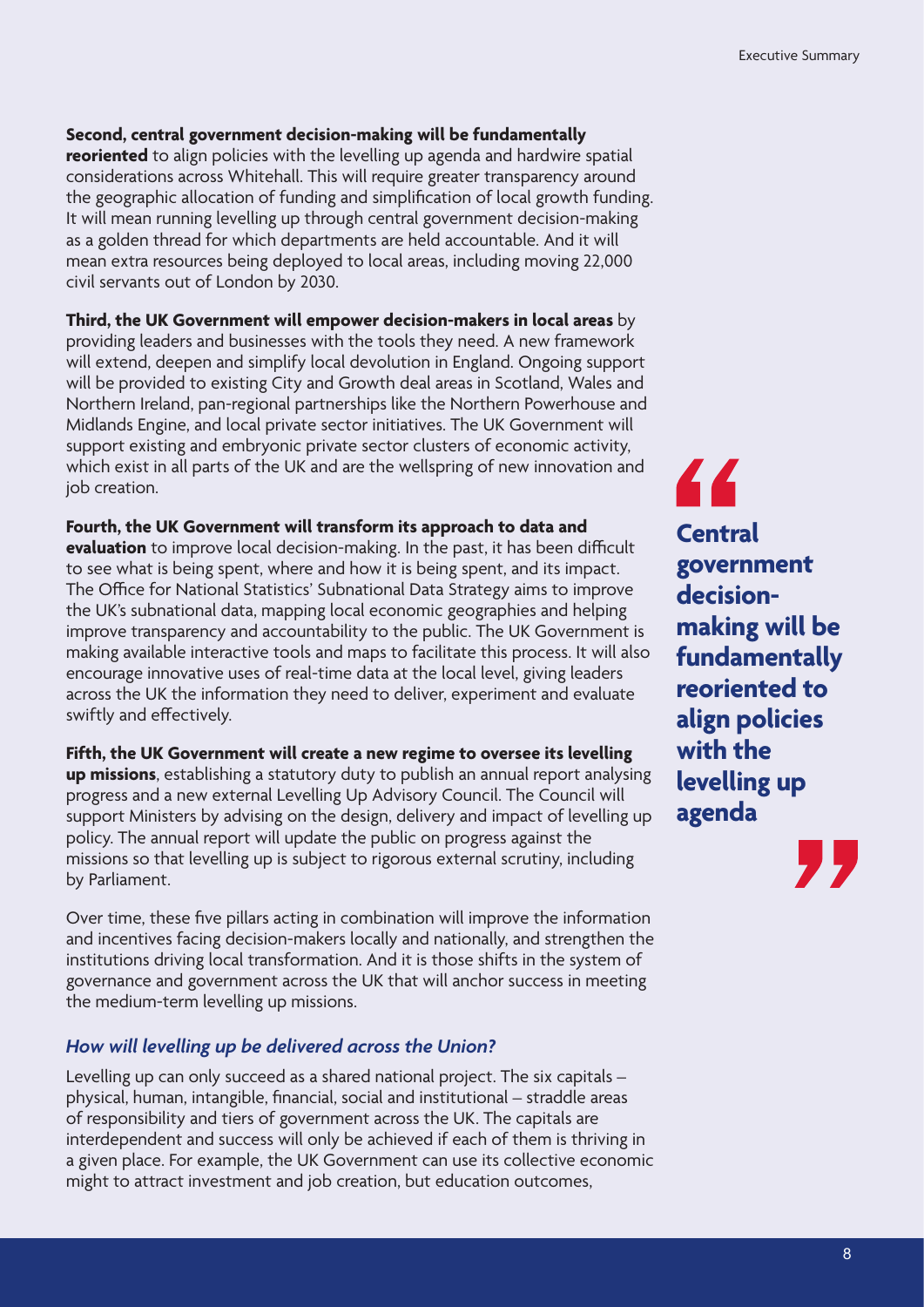delivered by devolved administrations, are crucial to developing a workforce able to take advantage of these opportunities.

Devolution settlements in Scotland, Wales and Northern Ireland recognise that devolved governments are best placed to deliver certain services, like health and education. But outcomes are a shared interest for the whole of the UK. Our broad UK-wide tax base already funds public services across the UK, ensuring for example that the NHS can deliver for people whether in Scotland, Wales, England or Northern Ireland. In practice, this means all layers of government need to come together with a common purpose. The UK Government is committed to facilitating collaboration and engagement with the devolved governments and stakeholders in Scotland, Wales and Northern Ireland.

# **The Policy Programme: Policy Initiatives to Level Up the United Kingdom**

Achieving the ambitious medium-term missions will require a new model of economic growth, public and private investment, a business friendly environment, incentives for inward investment and a high skill, high wage labour market.

The time horizon for our missions is 2030. But we also recognise that certain communities and people need greater support in the more immediate term. The policies set out here will begin to have visible effects, on high streets and in local communities, in the next few years.

#### *Boosting productivity, pay, jobs and living standards by growing the private sector*

A well-functioning and productive economy in every part of the UK is essential to levelling up. By 2030, the UK Government wants to ensure that pay, employment and productivity has risen in every area of the UK, with the gap between the top performing and other areas closing (Mission One).

That means supporting the private sector – the real engine of wealth creation – to invest more, grow more and take more risks. As well as developing a more fexible and better regulatory model for business outside the EU, we will also reform outdated EU rules restricting investment from pension funds and others so we can see more money flow into long-term capital assets.

And also, outside the EU, the UK is putting competitive advantage in science and technology at the heart of a new economic model. A series of new Research and Development (R&D) investments will strengthen our science base across the country. The increase in public R&D investment to £20bn by 2024-25 and the target for total UK R&D investment to reach 2.4% of GDP by 2027 must see every region of the UK experience an uplift in investment. The **Department for Business, Energy and Industrial Strategy (BEIS) will aim to invest at least 55% of its total domestic R&D funding outside the Greater South East by 2024‑25**; the Department of Health and Social Care (DHSC) will increase National Institute for Health Research investment outside London, Oxford and Cambridge; and the Ministry of Defence (MoD) will expand the regional footprint of the Defence Science & Technology Laboratory (Dstl). These will contribute towards our ambition to increase total domestic public

44 **The UK government wants to ensure that pay, employment and productivity have risen in every area of the UK**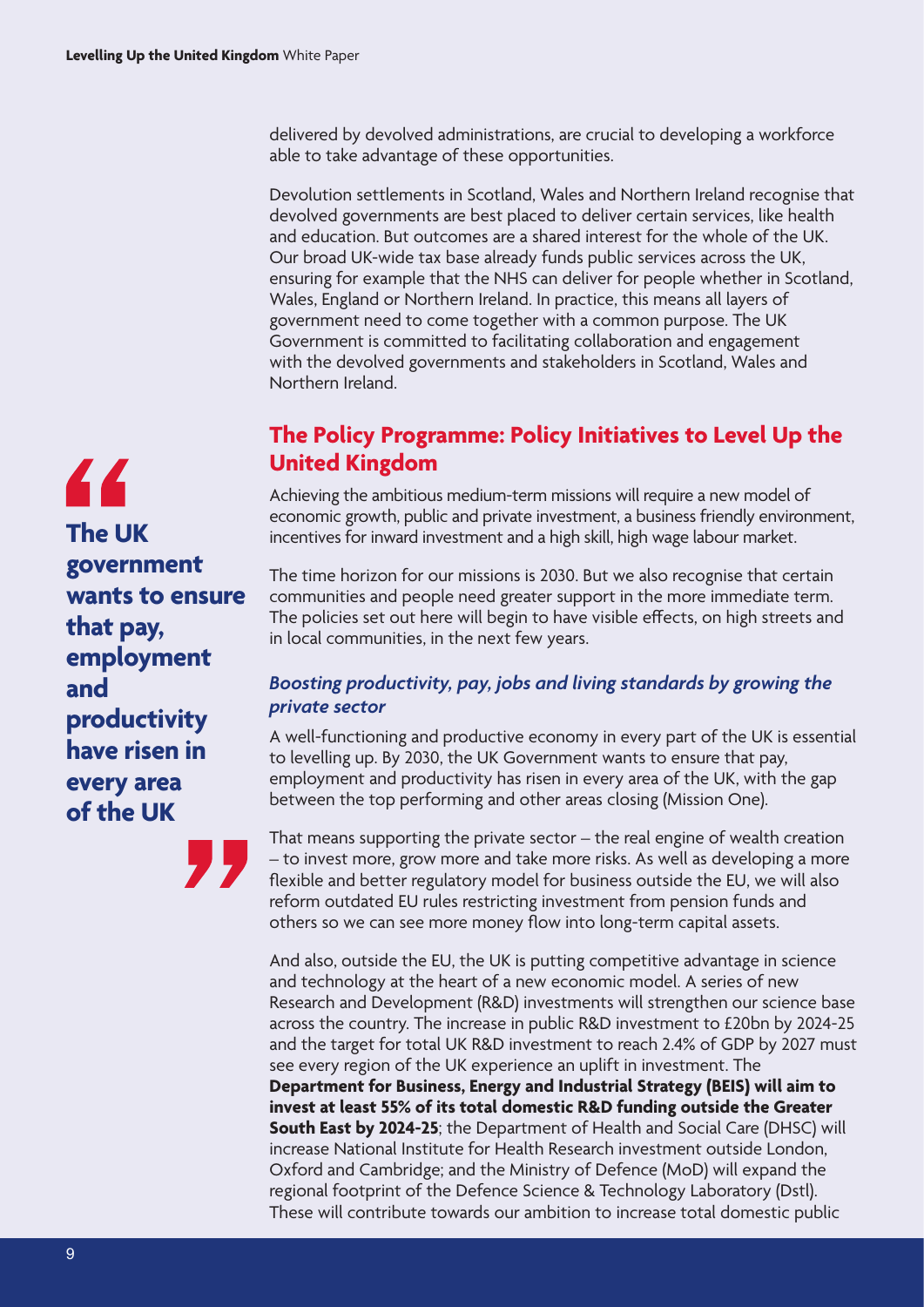R&D investment outside the Greater South East by at least a third over the Spending Review period and at least 40% by 2030, with that additional government funding seeking to leverage at least twice as much private sector investment over the long-term to stimulate innovation and productivity growth (Mission Two).

In addition, the UK Government will target **£100m of investment in three new Innovation Accelerators**, private-public-academic partnerships which will aim to replicate the Stanford-Silicon Valley and MIT-Greater Boston models of clustering research excellence and its direct adoption by allied industries. These pilots will be centred on Greater Manchester, the West Midlands and Glasgow City-Region. These new clusters will be our Fourth Industrial Revolution Foundries, leveraging our global lead in scientifc research.

We must support high-growth businesses and reverse the historic decline in manufacturing in the UK with more of the sort of innovation which characterises economies such as South Korea and Israel. The new Britishvolt gigafactory in Blyth, the investment by GE to establish a new wind turbine blade manufacturing centre at Teesworks in Redcar, the renewed commitment by Nissan and Envision to manufacture electric vehicles in Sunderland, and the new hydrogen buses being built in Ballymena, which are already on the streets of Aberdeen, are all examples of green manufacturing innovation bringing high-skill and high-wage jobs to areas which have faced economic headwinds in the past.

So we must also spread fnancial capital and investment to the places, projects and people that need it most. The £3bn the UK Government is investing in the **next generation of British Business Bank Regional Investment Funds** and the new **Global Britain Investment Fund** will improve access to fnance for SMEs and increase globally mobile investment across the UK. This builds on progress made to support local banking, through more challenger banks and mutuals.

Levelling up requires mobilising previously underutilised sources of capital. That is why we're using the tax system to incentivise private sector investment, through Freeports, Enterprise Zones and the Super-deduction. It is also why the Prime Minister and Chancellor have called on the UK's institutional investors to seize the moment for an "Investment Big Bang" to boost Britain's long-term growth. The UK Government will go further and work with **Local Government Pension Funds to publish plans for increasing local investment, including setting an ambition of up to 5% of assets invested in projects which support local areas**.

Outside the EU, we will harness the power of public procurement to support communities, moving away from the complex EU rules-based approach that was designed frst and foremost to facilitate the EU Single Market, and adopting instead a new simplifed approach that prioritises growth and productivity in the UK. We have already introduced a policy which allows smaller contracts to be reserved for UK suppliers and will legislate to put social value at the heart of government spending – weaving a thread of social improvement and civic responsibility through the UK Government's £300bn annual expenditure on procurement.

Cities, towns and communities must be physically and digitally connected if they are to thrive. We want transport networks in all our major urban centres 44 **These new clusters will be our Fourth Industrial Revolution Foundries** 

И.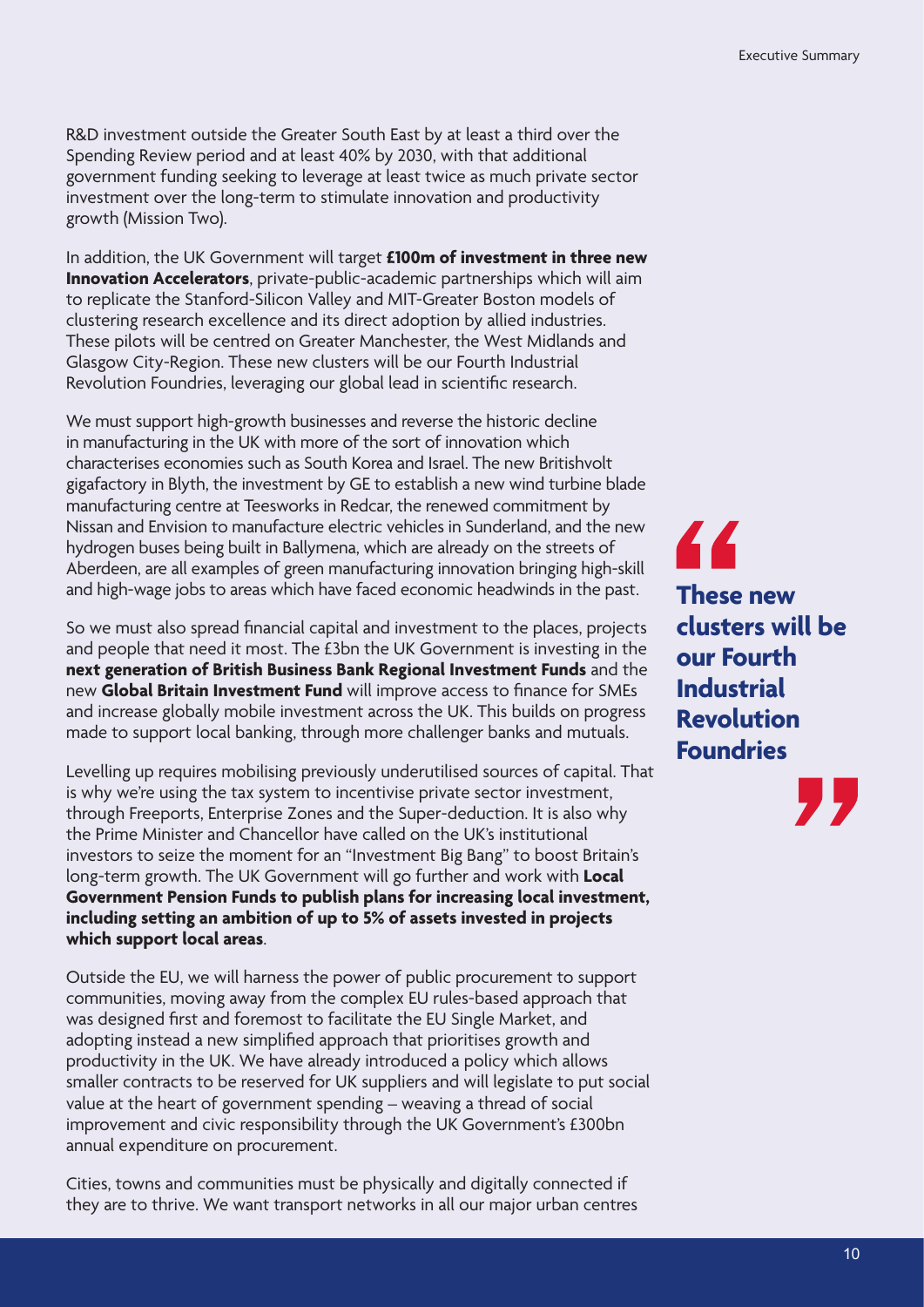to be signifcantly closer to the standard of London. We will implement the £96bn Integrated Rail Plan, improving the rail network in the North and Midlands, and invest £24bn in our busiest roads and motorways, £5.7bn in City Region Sustainable Transport Settlements and £5bn for buses, cycling and walking networks. Together, this will bring local public transport connectivity across the country closer to London's standards (Mission Three).

We will enhance digital connectivity through Project Gigabit and the Shared Rural Network so that by 2030, the UK Government and private sector will deliver nationwide gigabit-capable broadband and 4G coverage, with 5G coverage for the majority of the population (Mission Four).

To help address the disparities of low pay seen in areas across the country, the UK Government will continue to increase the National Living Wage. Meanwhile, the introduction of a points-based immigration system gives the UK greater control over who comes to this country based on their skills, aligning this to the needs of the economy.

The support of the private sector is essential to deliver on these missions. The UK Government is committed to enabling and empowering the private sector to increase investment, jobs and growth at a local level.

#### *Spreading opportunities and improving public services*

Improving productivity, and spreading prosperity, crucially depends on enhancing people's education and skills – giving everyone access to good schools and the opportunity to receive excellent education and training. Good health is just as important in spreading opportunity, contributing not only to the economy but also ensuring that everyone, wherever they live, can enjoy fulflling, happy and productive lives. Strong public services not only support positive health and educational outcomes but also attract new talent and investment to an area, boosting local economies.

The UK Government will drive further school improvement in England through 55 new **Education Investment Areas (EIAs)** in places where educational attainment is currently weakest. The Department for Education (DfE) will support strong multi-academy trusts to expand into these areas and offer retention payments to help schools with supply challenges in these areas to retain the best teachers in high-priority subjects. More intensive investment will be available across some EIAs to tackle wider issues that may be limiting school improvement. The UK Government will ensure that talented children from disadvantaged backgrounds have access to a post-16 provider with a track record of progress on to leading universities by opening new 16-19 free schools targeted in areas where they are most needed, such as high priority EIAs.

In addition, we will create the **UK National Academy**. Just as the UK pioneered the Open University, this new digital education service will support pupils from all backgrounds and areas of the UK to succeed at the very highest levels. The UK National Academy will be free and made available online to support the work of schools up and down the country. It will allow students to acquire additional advanced knowledge and skills, offering even more opportunities for every child to thrive.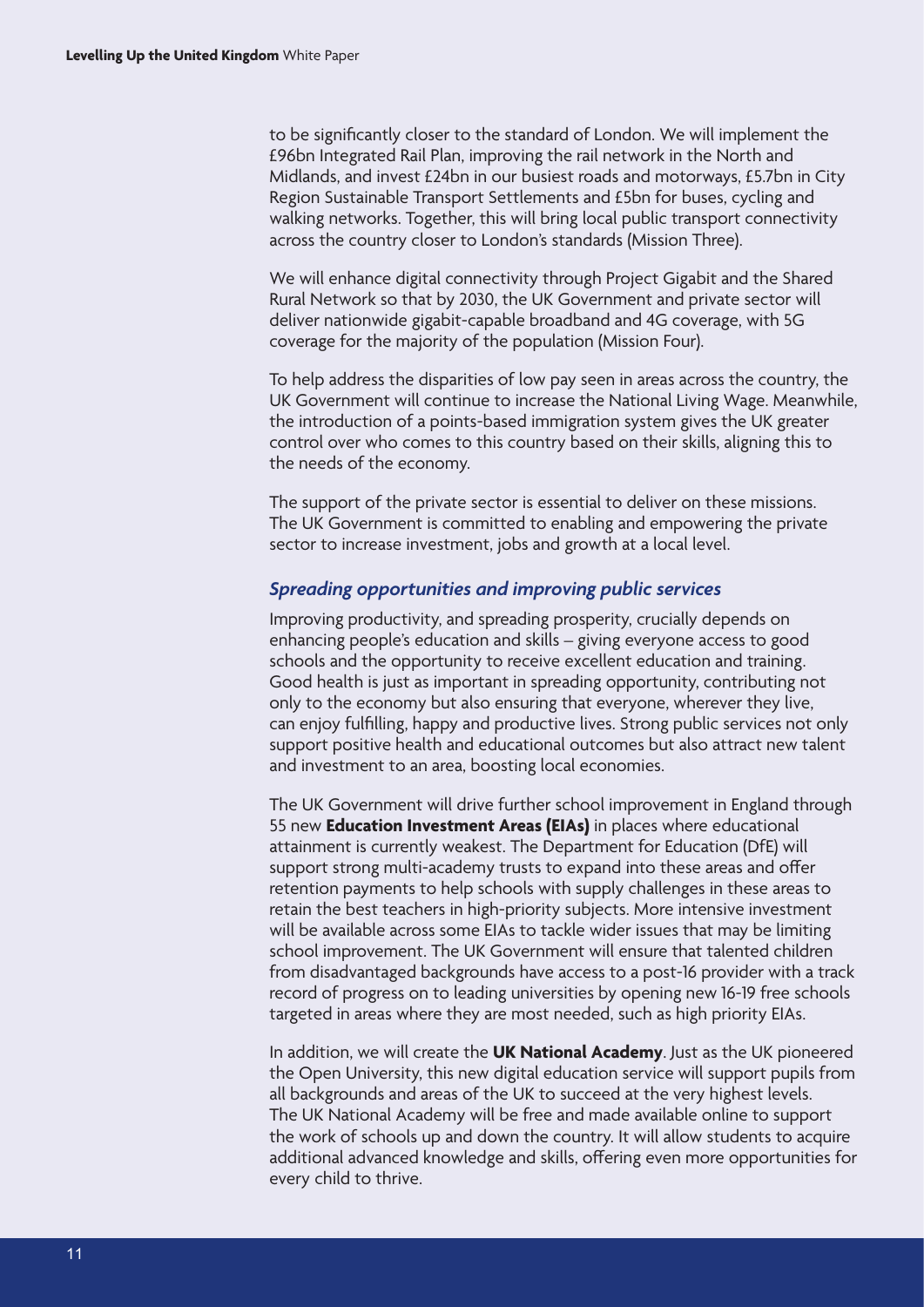With the help of these reforms, we will focus on eliminating illiteracy and innumeracy. By 2030, our aim is that 90% of all primary school children in England will achieve the expected standard in reading, writing and maths, with the percentage of children meeting the expected standard in the worst performing areas improving by a third (Mission Five).

We will also step up efforts to give all students the skills employers need. Our reforms will aim to put local employers at the heart of skills provision; to strengthen locally accessible institutions, notably the national network of further education colleges; ensure that all individuals have lifetime access to training; and offer new opportunities to access high quality work and progress in the workplace.

The funding of courses and the governance of colleges will be overhauled in line with employers' needs. **Local Skills Improvement Plans**, together with supporting funding, will be set up across England to set out the key changes needed in a place to make technical skills training more responsive to skills needs. Nine new Institutes of Technology with strong employer links will be established in England, helping to boost higher technical skills in STEM subjects.

We will introduce the **In-Work Progression offer** to help people on low incomes address barriers to better employment opportunities. The Department for Work and Pensions (DWP) will provide £1.3bn over the SR21 period to provide employment support for disabled people and people with health conditions. This builds on the National Disability Strategy, Health and Disability Green Paper and Health is Everyone's Business consultation. The Multiply scheme will target disparities in numeracy levels across the UK, investing £560m in courses for adults.

Through our skills reforms and investment, by 2030, we will aim to have signifcantly increased the number of people to have successfully completed high quality skills training in every part of the UK, including 200,000 more people successfully completing high quality skills training annually in England, driven by 80,000 more people completing courses in the lowest skilled areas (Mission Six).

One of the gravest inequalities faced by our most disadvantaged communities is poor health. The COVID-19 pandemic powerfully underlined the disparities in health across this country. The DHSC will shortly publish a **White Paper designed to tackle the core drivers of disparities in health outcomes**. However, we will act now to deal with one of the biggest contributors to ill health: poor diet and obesity. We will take forward recommendations from Henry Dimbleby's independent review towards a National Food Strategy including piloting Community Eatwell and a school cooking revolution. We will introduce a new Tobacco Control Plan and set up at least 100 Community Diagnostic Centres in England by 2025 to improve access to diagnostic services.

These and other changes will contribute to narrowing the gap in Healthy Life Expectancy (HLE) between local areas where it is highest and lowest by 2030, and increasing Healthy Life Expectancy by fve years by 2035 (Mission Seven).

Taken together, these missions will help achieve the overarching ambition to improve well-being in every area of the UK, with the gap between top performing and other areas closing (Mission Eight).

44 **Our reforms will aim to put local employers at the heart of skills provision**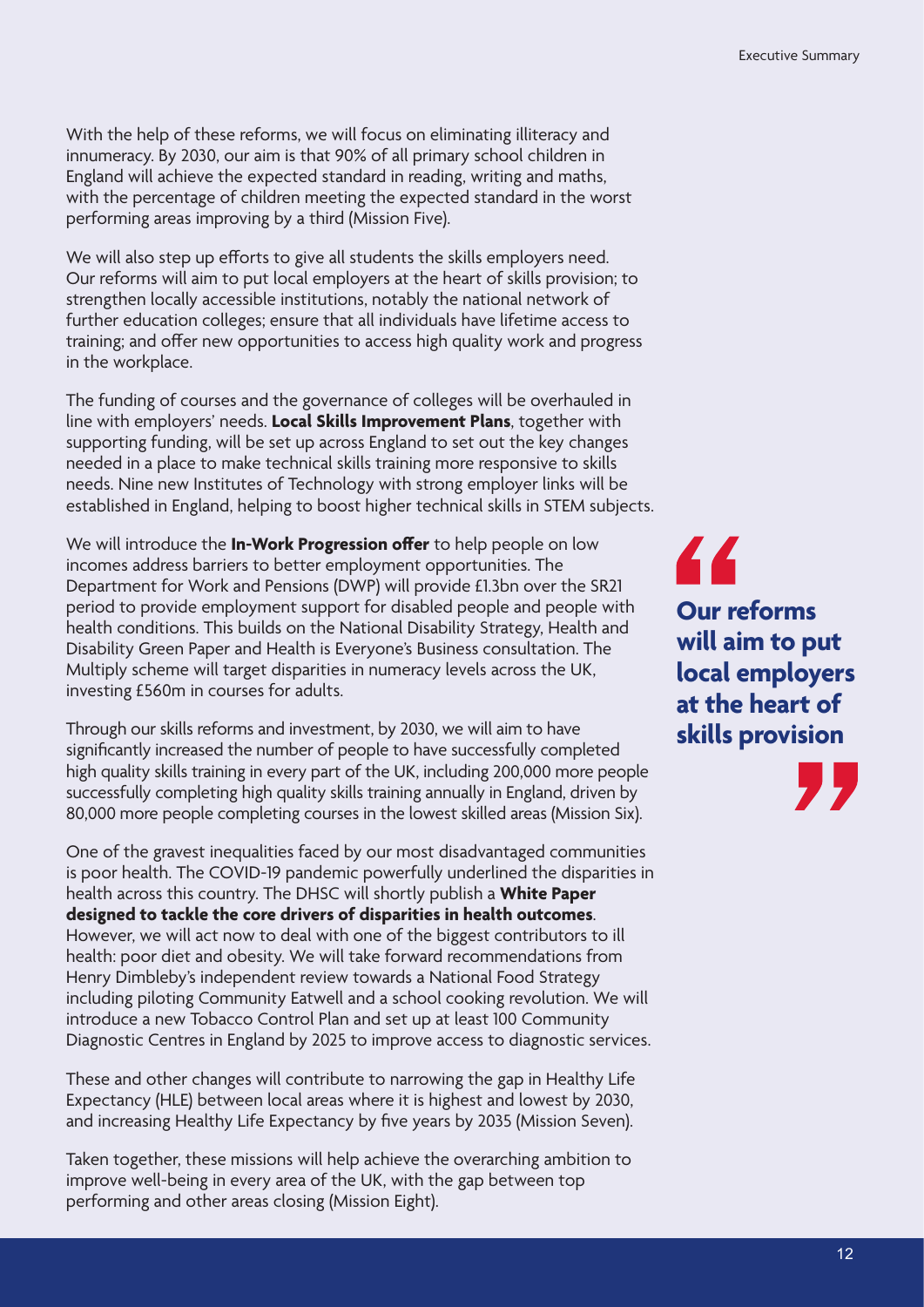And because responsibility for spreading opportunity and improving public services sits across all tiers of government, we will work with local leaders from across the UK and devolved administrations to bring together evidence on "what works" from policies to reduce spatial disparities, particularly in areas where policy responsibility has been devolved and diferent groups have delivered policies in innovative ways.

#### *Restoring a sense of community, local pride and belonging*

The £2.6bn UK Shared Prosperity Fund will be used to restore local pride across the UK by focusing investment on three main areas for investment: improving communities and place, people and skills, and supporting local business. We will slash away the bureaucracy of the old EU regional funds. Instead, local leaders will be empowered to direct funding towards their own, locally identifed priorities, whether that be promoting new outdoor markets, reducing litter, graffiti and anti-social behaviour, reviving high streets, supporting local businesses or introducing skills provision to match local labour market need and support those furthest from the labour market.

We will also **regenerate 20 of our towns and cities** by assembling and remediating brownfeld land and working with the private sector to bring about transformational developments combining housing, retail and business in sustainable, walkable, beautiful new neighbourhoods. These new developments amongst others will be supported by an Office for Place which will pioneer design and beauty, promoting better architectural aesthetics to ensure they enhance existing settlements, gladden the eye and lift the heart.

We will explore what further measures can make high streets and town centres the thriving hearts of our communities again, including ways to incentivise landlords to fll vacant units. For instance, powers for local authorities to require landlords to rent out long-term vacant properties to prospective tenants, such as local businesses or community groups.

Ensuring natural beauty is accessible to all will be central to our planning system, with improved Green Belts around towns and cities, supported by Local Nature Recovery Strategies refected in plan making, and woodland creation supported across the UK.

Building on this White Paper, we will publish the second report on rural proofng in England this spring. This report will set out how government departments are working to support levelling up in rural areas, through targeted approaches where needed, and how we are strengthening the rural economy, developing rural infrastructure, delivering rural services and managing the natural environment.

For levelling up to mean something to people in their daily lives, we need to reach into every community in the country, from city centres to rural areas, in order to start to rebuild social capital and self-reliance in our most abandoned neighbourhoods. This needs to flow through central and local government, through MPs and their local offices, philanthropists, volunteers, schools, GPs and other community leaders. We will pilot a set of Community Covenant approaches: new agreements between councils, public bodies and communities themselves to empower communities to shape the regeneration of their areas and improve public services.

44 **The £2.6bn UK Shared Prosperity Fund will be used to restore local pride across the UK** 

13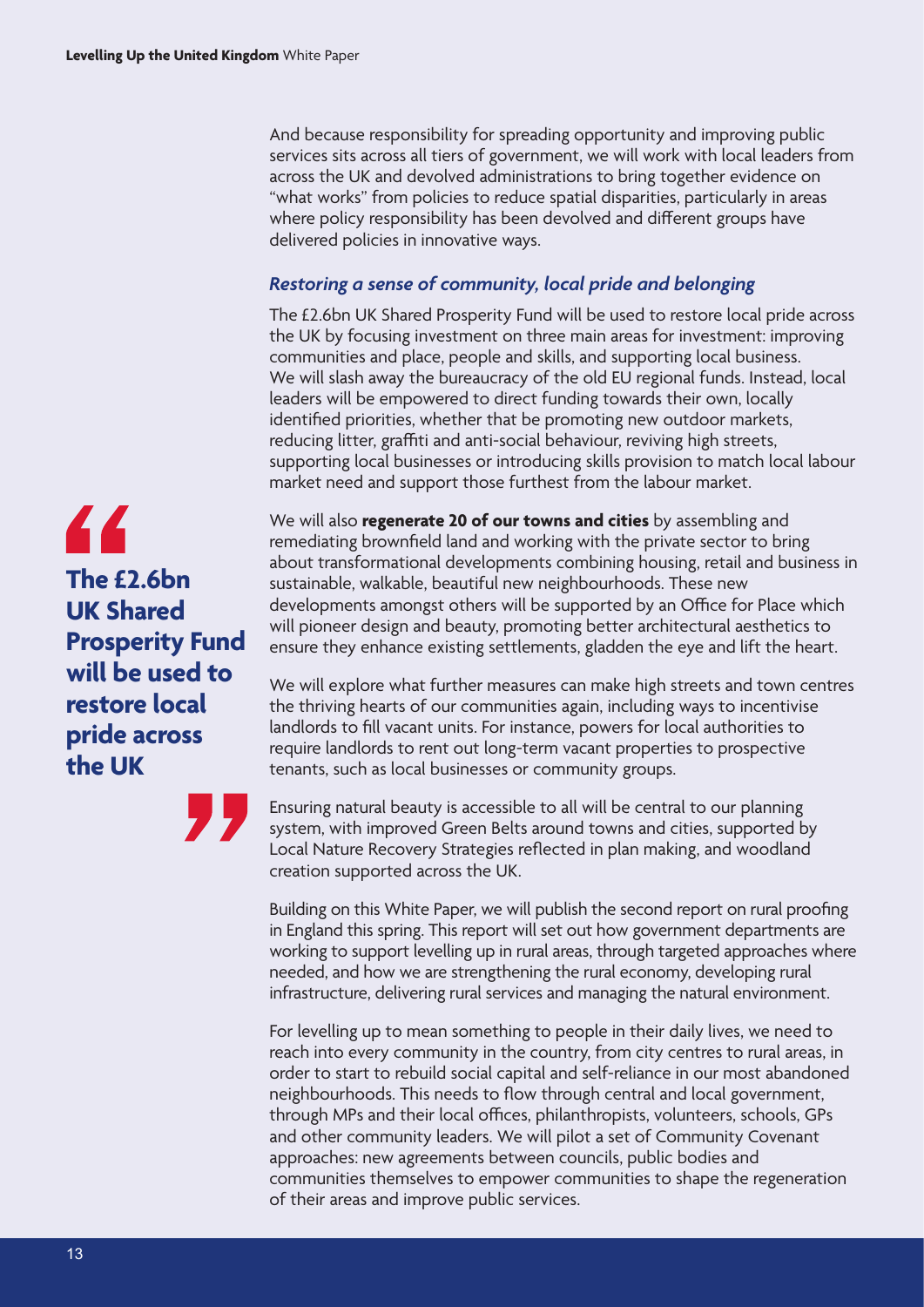Community-led regeneration cannot be achieved with a stop-start funding stream that frst builds hope, then destroys it, leaving people less optimistic and trusting, and feeling more disempowered than ever. We will consider a Community Wealth Fund, fnancial inclusion and other social investment as part of our consultation on £880m in Dormant Assets funding, and focus lottery cash to reach into the most deprived small areas of the country. In this spirit of civic renewal, we will also ensure that access to sporting and cultural excellence is spread more equitably across the UK.

With the Football Foundation in England, and Football Associations in Scotland, Wales and Northern Ireland, we are **delivering grassroots pitches** across the UK – this year the UK Government has contributed funding to enable over 800 new grass pitches and 60 new artifcial grass pitches in England alone. The UK Government has committed £205m to build on this across the UK over the next three years. This will ensure local clubs and school teams have the facilities they need to thrive. We have also endorsed in principle the main recommendation of the Fan Led Review of Football Governance that football requires a strong, independent regulator, and have written to Football Authorities to ask what action they will take immediately to protect local identities, traditions and facilities.

We will also ensure that great cultural institutions play their part in spreading access to excellence. As we signifcantly **increase cultural spending outside the capital**, 100% of the Arts Council England funding uplift announced at SR21 will be directed outside London, with support for theatre, museums and galleries, libraries and dance in towns which have been deprived of investment in the past. We will explore how more fagship national cultural institutions can support the strength of our historic cultural heritage in great cities such as Stoke and Manchester.

Further, £560m will be invested in young people for new and improved youth facilities, services and experiences in England where they are needed most, launching a new **National Youth Guarantee** so that by 2025 every young person in England will have access to regular out of school activities, adventures away from home and opportunities to volunteer. We will ensure the Duke of Edinburgh Award is offered to every state secondary school in England. We will give more students the transformative opportunity to join the cadets, providing more support to the state school sector to **increase Combined Cadet Force participation**. This will include linking funding of cadet units in private schools with a requirement to ensure support for the expansion of cadet forces in state schools and open access to nearby state school students.

Government will also lead by example, **relocating more senior civil service roles** out of London. We have already established a new economic campus in Darlington, a Home Office hub in Stoke and DLUHC's second headquarters in Wolverhampton. More civil service roles will move to locations across the UK, including Glasgow, Edinburgh, Cardif, Belfast, Manchester, Newcastle, Birmingham, Bristol and Leeds, as key decision-makers are re-deployed to be closer to those they serve. The White Paper reinforces our commitment to the Places for Growth programme and confrms departments' detailed numbers and locations for relocation of roles to 2025 and 2030.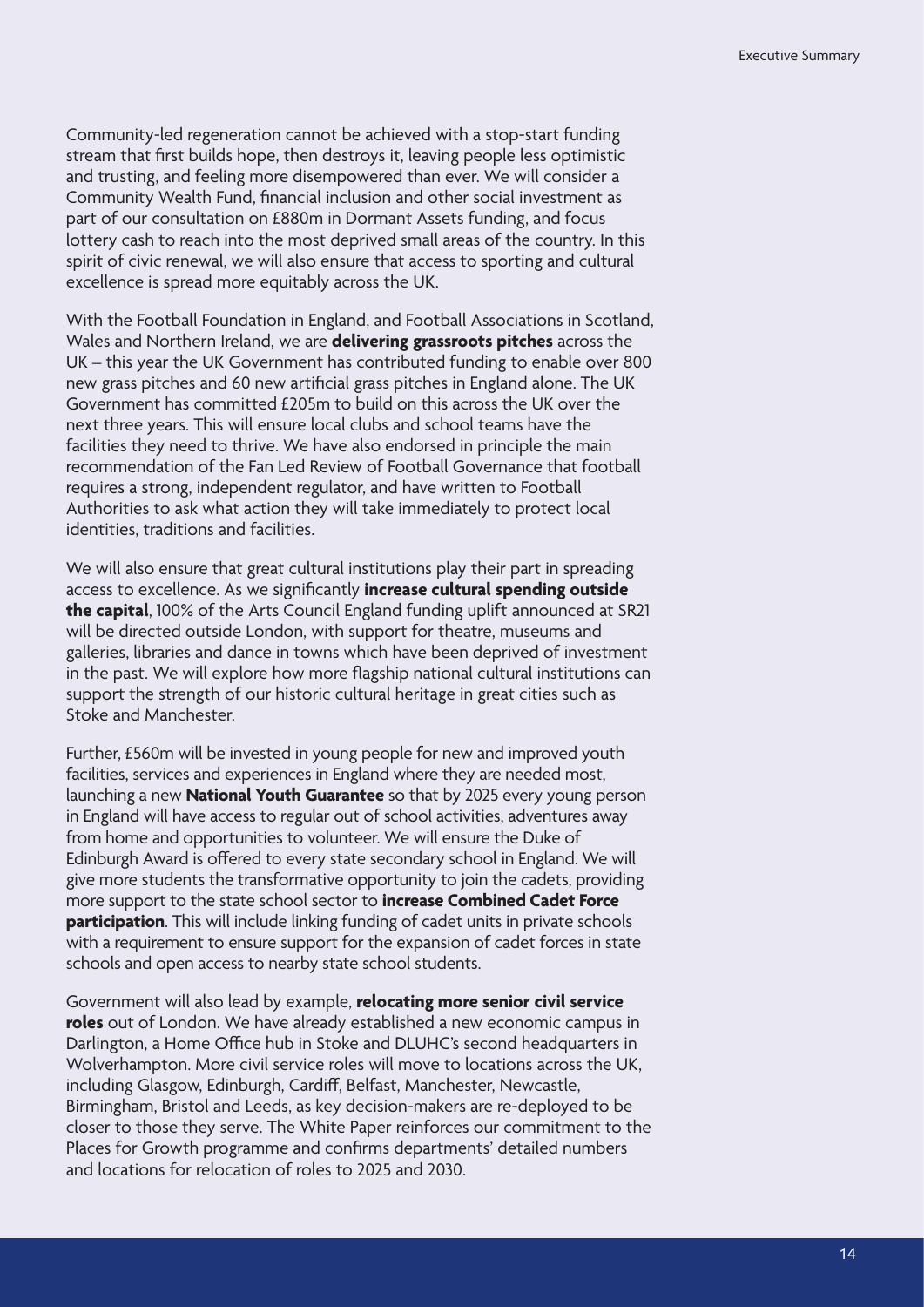Our aim with these reforms is to improve pride in place in every area of the UK, with the gap between top performing and other areas narrowing (Mission Nine).

Poor housing quality, overcrowding and a reliance on temporary accommodation for vulnerable families also contribute to unnecessarily poor health and quality of life for many. We will take action on two fronts. First, building more housing in England, including more genuinely affordable social housing. Second, we will launch a new drive on housing quality to make sure homes are ft for the 21st century.

We will ensure home ownership is within the reach of many more people. The Help to Buy scheme launched last year is focussing entirely on frst time buyers and we will build on the success of the Mortgage Guarantee Scheme by working with the lending industry to maximise the availability of low deposit mortgages. Alongside this, we will improve the home buying and selling process, working with the industry to ensure the critical information buyers need to know is available digitally wherever possible from trusted and authenticated sources. We will also scrap the 80/20 funding rule that focused investment in Greater London, and instead invest in more homes in the North and Midlands to relieve pressure on the South East.

To deliver our mission to improve housing conditions, we will introduce new legislation to improve the quality and regulation of social housing, give residents performance information so that they can hold their landlord to account and ensure that when residents make a complaint, landlords take quick and efective action to put things right. And we will publish a landmark White Paper in the spring to consult on introducing a legally binding Decent Homes Standard in the Private Rented Sector for the frst time ever, explore a **National Landlord Register** and bring forward other measures to reset the relationship between landlords and tenants, including through ending section 21 "no fault evictions".

This will all help to ensure that by 2030, renters will have a secure path to ownership with the number of frst-time buyers increasing in all areas; and our ambition is for the number of non-decent rented homes to have fallen by 50% with the biggest improvements in the lowest performing areas (Mission Ten).

We are intent on tackling the crime, drug abuse and anti-social behaviour which blight so many communities. We are investing **£50m from the Safer Streets Fund** every year of the SR21 period to give Police and Crime Commissioners and local authorities in England and Wales the resources they need to tackle crime and anti-social behaviour. Through this, by 2030, we will have reduced homicide, serious violence and neighbourhood crime, focused on the worst-afected areas (Mission Eleven).

We will also clamp down on the factors that damage people's pride in their area and expect that people will give back to their communities when they are found to have broken the law. Too many communities are blighted by anti-social behaviour and criminality, sometimes committed by children. We will therefore **work with partners across the youth justice system** to make sure 16- and 17-year olds who commit crimes pay their community back with visible labour to improve the local environment.

44 **We will introduce new legislation to improve the quality and regulation of social housing**